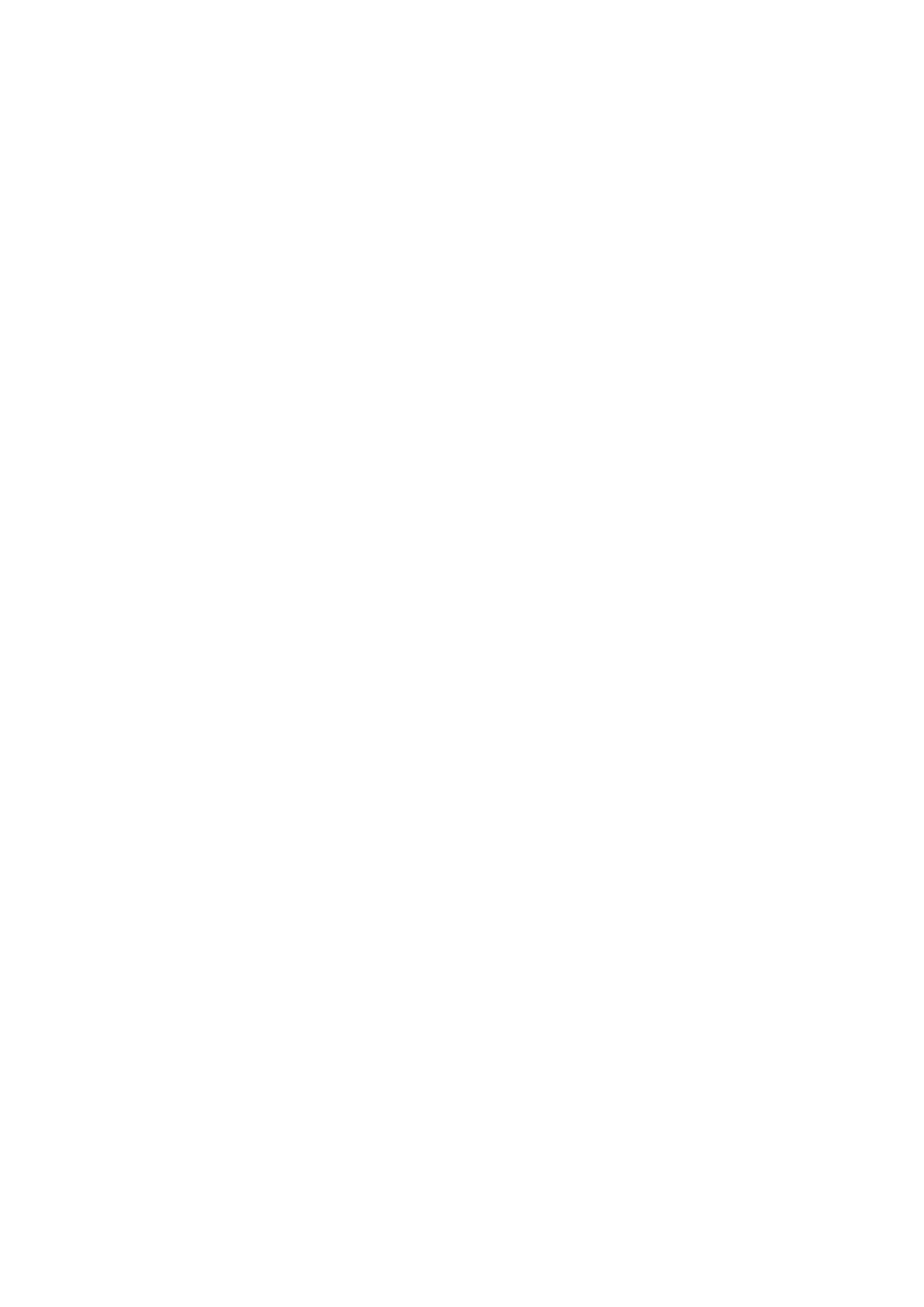## Appointment of secretary





**Go online to file this information** www.gov.uk/companieshouse

**What this form is for** You may use this form to appoint an individual as a secretary.

**What this form is NOT for** You cannot use this form if you are appointing a corporate secretary. To do this, please use form AP04 'Appointment of corporate secretary'.

For further information, please refer to our guidance at www.gov.uk/companieshouse

|                             | <b>Company details</b>                       |                                                                                                                |
|-----------------------------|----------------------------------------------|----------------------------------------------------------------------------------------------------------------|
| Company number              |                                              | $\rightarrow$ Filling in this form<br>Please complete in typescript or in                                      |
| Company name in full        |                                              | bold black capitals.                                                                                           |
|                             |                                              | All fields are mandatory unless<br>specified or indicated by *                                                 |
| $\overline{2}$              | Date of secretary's appointment              |                                                                                                                |
| Date of appointment         | m<br>$\mathsf{d}$<br>m<br>d                  |                                                                                                                |
| 3                           | New secretary's details                      |                                                                                                                |
| Title*                      |                                              | <b>O</b> Former name(s)<br>Please provide any previous names                                                   |
| Full forename(s)            |                                              | (including maiden or married names)<br>which have been used for business                                       |
| Surname                     |                                              | purposes in the last 20 years.                                                                                 |
| Former name(s) $\bullet$    |                                              | Continue in section 7 if required.                                                                             |
|                             |                                              |                                                                                                                |
| $\overline{\mathbf{4}}$     | New secretary's service address <sup>®</sup> |                                                                                                                |
|                             | Please complete your service address below.  | <sup>2</sup> Secretary's service address<br>This is the address that will<br>appear on the public record. This |
| <b>Building name/number</b> |                                              | does not have to be your usual<br>residential address.                                                         |
| <b>Street</b>               |                                              | Please state 'The Company's                                                                                    |
|                             |                                              | Registered Office' if your service<br>address is recorded in the company's                                     |
| Post town                   |                                              | register of secretaries as the<br>company's registered office.                                                 |
| County/Region               |                                              | If you provide your residential                                                                                |
| Postcode                    |                                              | address here it will appear on the<br>public record.                                                           |
| Country                     |                                              |                                                                                                                |
|                             |                                              |                                                                                                                |
|                             |                                              |                                                                                                                |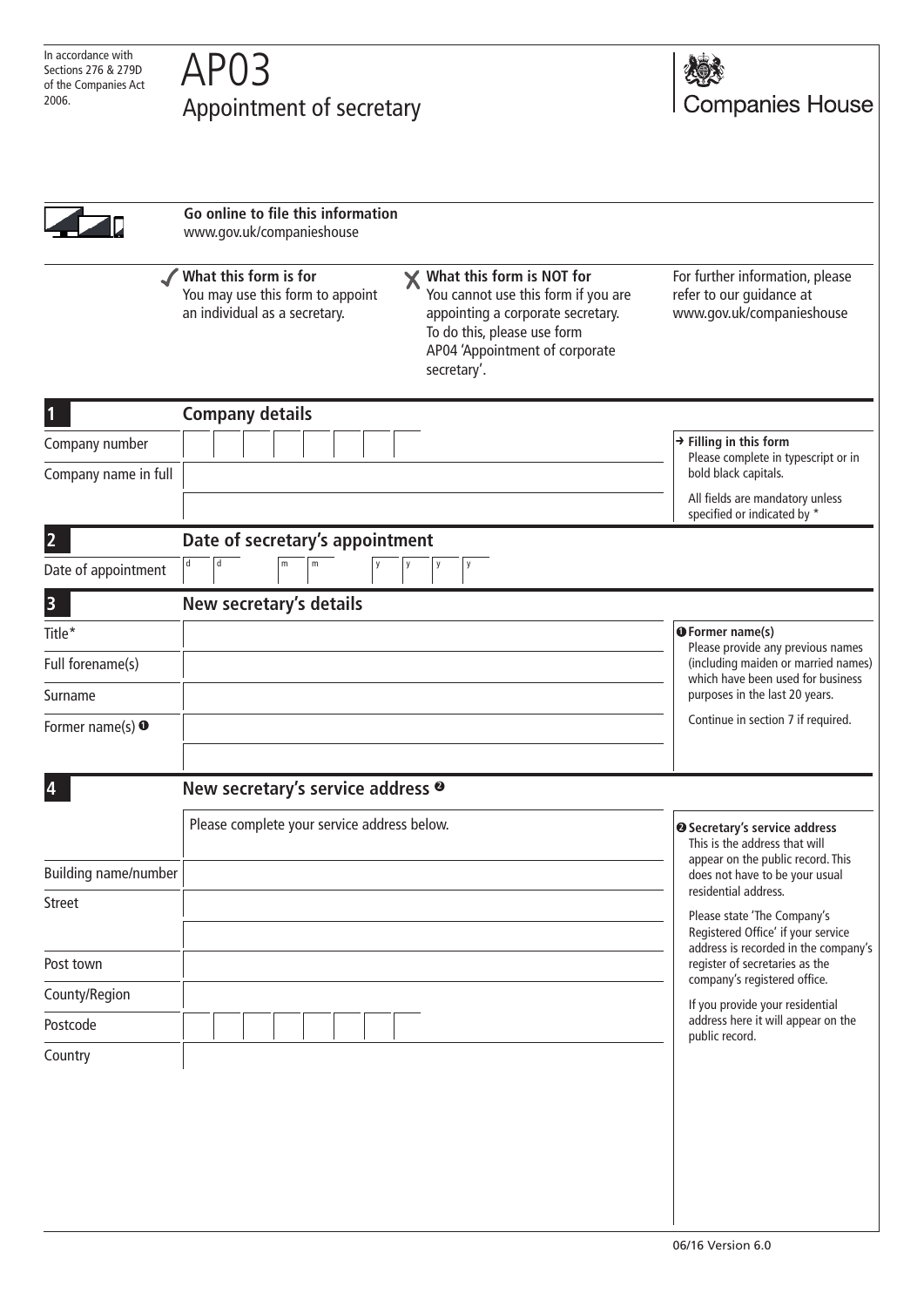## AP03 Appointment of secretary

| 5                                    | <b>Consent to act as secretary</b>                                                                                                                                                                                                                                 |                                                                                                                                                                                                                                                                                    |  |  |
|--------------------------------------|--------------------------------------------------------------------------------------------------------------------------------------------------------------------------------------------------------------------------------------------------------------------|------------------------------------------------------------------------------------------------------------------------------------------------------------------------------------------------------------------------------------------------------------------------------------|--|--|
|                                      | Please tick the box to confirm consent.<br>The company confirms that the person named in section 3 has consented<br>to act as a secretary of the company named in section 1.                                                                                       |                                                                                                                                                                                                                                                                                    |  |  |
| 6                                    | <b>Signature</b>                                                                                                                                                                                                                                                   |                                                                                                                                                                                                                                                                                    |  |  |
|                                      | I am signing this form on behalf of the company.                                                                                                                                                                                                                   | <b>O</b> Societas Europaea                                                                                                                                                                                                                                                         |  |  |
| Signature                            | Signature<br>X<br>X                                                                                                                                                                                                                                                | If the form is being filed on behalf<br>of a Societas Europaea (SE) please<br>delete 'director' and insert details<br>of which organ of the SE the person<br>signing has membership.<br><b>@Person authorised</b><br>Under either section 270 or 274 of<br>the Companies Act 2006. |  |  |
|                                      | This form may be signed and authorised by:<br>Director <sup>O</sup> , Secretary, Person authorised <sup>O</sup> , Administrator, Administrative Receiver,<br>Receiver, Receiver manager, Charity commission receiver and manager,<br>CIC manager, Judicial factor. |                                                                                                                                                                                                                                                                                    |  |  |
|                                      | Additional former names (continued from Section 3)                                                                                                                                                                                                                 |                                                                                                                                                                                                                                                                                    |  |  |
| Former names <sup><sup>9</sup></sup> |                                                                                                                                                                                                                                                                    | <b>@Additional former names</b><br>Use this space to enter any<br>additional names.                                                                                                                                                                                                |  |  |
|                                      |                                                                                                                                                                                                                                                                    |                                                                                                                                                                                                                                                                                    |  |  |